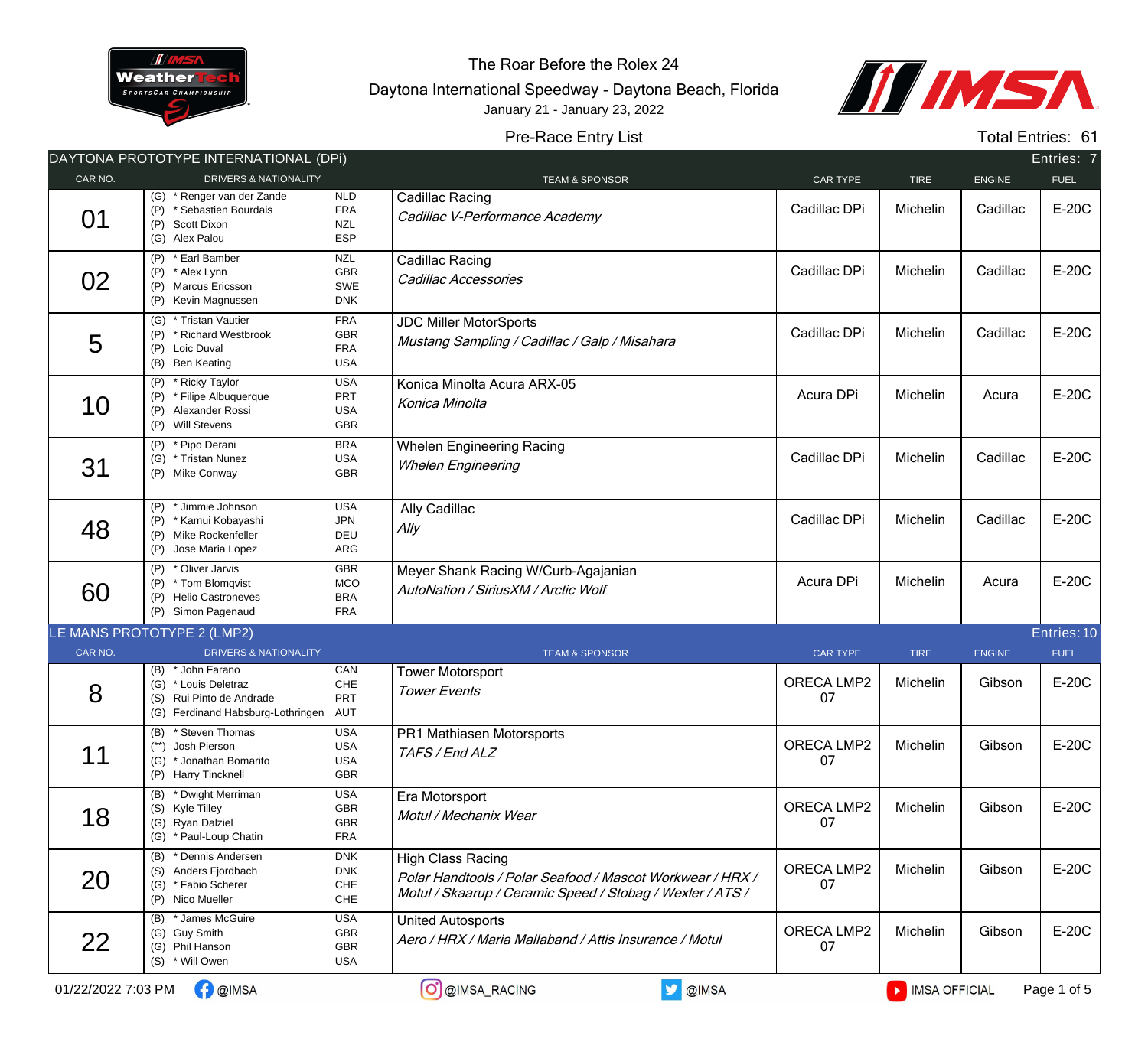|         | LE MANS PROTOTYPE 2 (LMP2)                                                                                      |                                                      |                                                                                                                      |                         |             |               | Entries: 10 |
|---------|-----------------------------------------------------------------------------------------------------------------|------------------------------------------------------|----------------------------------------------------------------------------------------------------------------------|-------------------------|-------------|---------------|-------------|
| CAR NO. | <b>DRIVERS &amp; NATIONALITY</b>                                                                                |                                                      | <b>TEAM &amp; SPONSOR</b>                                                                                            | <b>CAR TYPE</b>         | <b>TIRE</b> | <b>ENGINE</b> | <b>FUEL</b> |
| 29      | (B) * Frits Van Eerd<br>(P) Giedo van der Garde<br>(S) * Dylan Murry<br>(G) Rinus VeeKay                        | <b>NLD</b><br><b>NLD</b><br><b>USA</b><br><b>NLD</b> | Racing Team Nederland                                                                                                | ORECA LMP2<br>07        | Michelin    | Gibson        | E-20C       |
| 52      | (B) * Ben Keating<br>(G) * Mikkel Jensen<br>(S) Scott Huffaker<br>(P) Nicolas Lapierre                          | <b>USA</b><br><b>DNK</b><br><b>USA</b><br>CHE        | PR1 Mathiasen Motorsports<br>Wynns / RainX / 4Horsemen / Client Command / Max Connect                                | ORECA LMP2<br>07        | Michelin    | Gibson        | E-20C       |
| 68      | (B) * Francois Heriau<br>(S) Oliver Rasmussen<br>(G) Ed Jones<br>(P) * Rene Rast                                | <b>FRA</b><br><b>FRA</b><br>ARE<br>AUT               | <b>G-Drive Racing By APR</b>                                                                                         | ORECA LMP2<br>07        | Michelin    | Gibson        | E-20C       |
| 69      | * John Falb<br>(B)<br>(G) * James Allen<br>(P) Luca Ghiotto<br>(S) Tijmen van der Helm                          | <b>USA</b><br><b>AUS</b><br><b>ITA</b><br><b>NLD</b> | <b>G-Drive Racing By APR</b>                                                                                         | <b>ORECA LMP2</b><br>07 | Michelin    | Gibson        | E-20C       |
| 81      | (B) * Eric Lux<br>(S) * Devlin Defrancesco<br>(G) Patricio O'Ward<br>(G) Colton Herta                           | <b>USA</b><br><b>USA</b><br><b>MEX</b><br><b>USA</b> | DragonSpeed USA                                                                                                      | ORECA LMP2<br>07        | Michelin    | Gibson        | E-20C       |
|         | LE MANS PROTOTYPE 3 (LMP3)                                                                                      |                                                      |                                                                                                                      |                         |             |               | Entries: 9  |
| CAR NO. | <b>DRIVERS &amp; NATIONALITY</b>                                                                                |                                                      | <b>TEAM &amp; SPONSOR</b>                                                                                            | <b>CAR TYPE</b>         | <b>TIRE</b> | <b>ENGINE</b> | <b>FUEL</b> |
| 6       | (B) Efrin Castro<br>(S) * Moritz Kranz<br>(S) * Ayrton Ori ( $<$ 30)<br>(G) Joel Miller                         | <b>DOM</b><br>DEU<br><b>USA</b><br><b>USA</b>        | Muehlner Motorsports America<br>H&R Das Fahrwerk / H&R Special Springs                                               | Duqueine D08            | Michelin    | VK            | $E-10$      |
| 7       | (B) * Mark Kvamme<br>(S) Austin McCusker (< 30)<br>(S) Trenton Estep $(30)$<br>(S) $*$ Antoine Doquin ( < 30)   | <b>USA</b><br><b>USA</b><br><b>USA</b><br><b>FRA</b> | Forty7 Motorsports<br><b>Drive Capital</b>                                                                           | Duqueine D08            | Michelin    | VK            | $E-10$      |
| 13      | (B) * Orey Fidani<br>(G) * Kuno Wittmer<br>(S) Lars Kern<br>(S) Matthew Bell                                    | CAN<br>CAN<br>DEU<br><b>GBR</b>                      | <b>AWA</b><br>Orlando Corp / OMP / Sonic Tools / Racing Spirit / Urbinco /<br>Westrock / Motul / Projekt / C17 Media | Duqueine D08            | Michelin    | VK            | $E-10$      |
| 26      | $(S)$ Nolan Siegel $(30)$<br>* Cameron Shields ( < 30)<br>(B) CR Crews<br>(G) * Ugo de Wilde                    | <b>USA</b><br>AUS<br><b>USA</b><br><b>BEL</b>        | <b>Muehlner Motorsports America</b><br>H&R Das Fahrwerk / H&R Special Springs                                        | Duqueine D08            | Michelin    | VK            | $E-10$      |
| 33      | (G) * Joao Barbosa<br>(S) Malthe Jakobsen (< 30)<br>(S) Seb Priaulx $(30)$<br>(B) * Lance Willsey               | PRT<br><b>DNK</b><br>GBR<br><b>USA</b>               | Sean Creech Motorsport<br>Exelixis / Focal One / Alta                                                                | Ligier JS P320          | Michelin    | <b>VK</b>     | $E-10$      |
| 36      | (S) $*$ Jarett Andretti ( < 30)<br>(S) $*$ Josh Burdon ( < 30)<br>(S) Rasmus Lindh $(< 30)$<br>(G) Gabby Chaves | <b>USA</b><br>AUS<br>SWE<br>COL                      | Andretti Autosport<br>Gallant / Window World                                                                         | Ligier JS P320          | Michelin    | VK            | $E-10$      |
| 38      | (B) Dan Goldburg<br>(B) * Hikaru Abe<br>(G) Garett Grist<br>(S) $*$ Nico Pino ( < 30)                           | <b>USA</b><br><b>JPN</b><br>CAN<br><b>CHL</b>        | Performance Tech Motorsports<br>Cardio Access / DOGOH.jp / Copec / Emasa / AIG<br><b>Technologies</b>                | Ligier JS P320          | Michelin    | VK            | $E-10$      |
| 54      | (B) * Jon Bennett<br>(G) Colin Braun<br>(B) * George Kurtz<br>(S) Nic Jonsson                                   | <b>USA</b><br><b>USA</b><br>USA<br>SWE               | <b>CORE Autosport</b><br>Crowdstrike / Motul / Flexbox                                                               | Ligier JS P320          | Michelin    | VK            | $E-10$      |





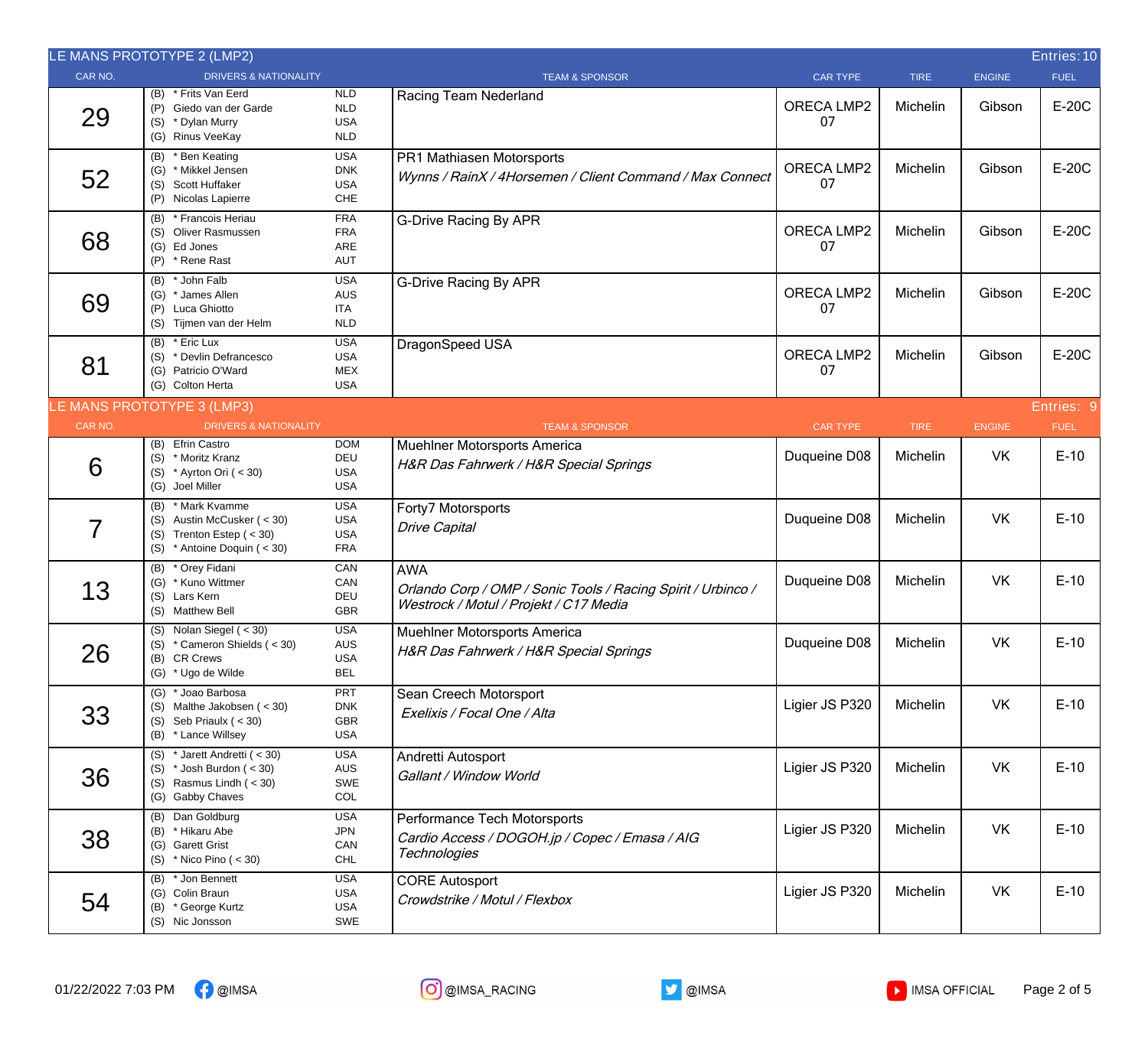|                | LE MANS PROTOTYPE 3 (LMP3)                                                                           |                                                      |                                                              |                                    |             |                         | Entries: 9  |
|----------------|------------------------------------------------------------------------------------------------------|------------------------------------------------------|--------------------------------------------------------------|------------------------------------|-------------|-------------------------|-------------|
| CAR NO.        | <b>DRIVERS &amp; NATIONALITY</b>                                                                     |                                                      | <b>TEAM &amp; SPONSOR</b>                                    | <b>CAR TYPE</b>                    | <b>TIRE</b> | ENGINE                  | <b>FUEL</b> |
| 74             | (S) $*$ Gar Robinson ( < 30)<br>(G) * Felipe Fraga<br>(S) Kay van Berlo $(30)$<br>(S) Michael Cooper | <b>USA</b><br><b>BRA</b><br>NLD<br><b>USA</b>        | <b>Riley Motorsports</b><br>74 Ranch Resort                  | Ligier JS P320                     | Michelin    | VK                      | $E-10$      |
|                | <b>GT DAYTONA PRO (GTD PRO)</b>                                                                      |                                                      |                                                              |                                    |             |                         | Entries: 13 |
| CAR NO.        | <b>DRIVERS &amp; NATIONALITY</b>                                                                     |                                                      | <b>TEAM &amp; SPONSOR</b>                                    | <b>CAR TYPE</b>                    | <b>TIRE</b> | <b>ENGINE</b>           | <b>FUEL</b> |
| $\overline{2}$ | (P) Laurens Vanthoor<br>(P) * Patrick Pilet<br>(G) Dennis Olsen<br>(G) * Alexandre Imperatori        | <b>BEL</b><br><b>FRA</b><br><b>NOR</b><br>CHE        | <b>KCMG</b>                                                  | Porsche 911<br>GT3R                | Michelin    | Porsche                 | $E-10$      |
| 3              | (P) * Antonio Garcia<br>(P) * Jordan Taylor<br>(P) Nicky Catsburg                                    | <b>ESP</b><br><b>USA</b><br><b>NLD</b>               | <b>Corvette Racing</b>                                       | Corvette C8.R<br><b>GTD</b>        | Michelin    | Chevrolet               | $E-10$      |
| $\overline{4}$ | (P) * Tommy Milner<br>(P) Nick Tandy<br>* Marco Sorensen<br>(P)                                      | <b>USA</b><br>GBR<br><b>DNK</b>                      | <b>Corvette Racing</b>                                       | Corvette C8.R<br><b>GTD</b>        | Michelin    | Chevrolet               | $E-10$      |
| 9              | (G) Matt Campbell<br>(G) * Mathieu Jaminet<br>(P) * Felipe Nasr                                      | AUS<br><b>FRA</b><br><b>BRA</b>                      | <b>Pfaff Motorsports</b><br><b>Pfaff Porsche / Motul</b>     | Porsche 911<br>GT3R                | Michelin    | Porsche                 | $E-10$      |
| 14             | (G) Jack Hawksworth<br>(P) * Ben Barnicoat<br>(S) * Kyle Kirkwood                                    | GBR<br>GBR<br><b>USA</b>                             | VasserSullivan                                               | Lexus RCF<br>GT <sub>3</sub>       | Michelin    | Lexus                   | $E-10$      |
| 15             | (P) * Dirk Mueller<br>(S) Patrick Assenheimer<br>(G) * Austin Cindric                                | DEU<br>DEU<br><b>USA</b>                             | Proton USA                                                   | Mercedes-AMG<br>GT <sub>3</sub>    | Michelin    | Mercedes-<br><b>AMG</b> | $E-10$      |
| 23             | (G) * Ross Gunn<br>(G) * Alex Riberas<br>(P) Maxime Martin                                           | <b>GBR</b><br>ESP<br><b>BEL</b>                      | <b>Heart of Racing Team</b>                                  | <b>Aston Martin</b><br>Vantage GT3 | Michelin    | Aston Martin            | $E-10$      |
| 24             | (P) Philipp Eng<br>(P) Marco Wittmann<br>(G) * Nick Yelloly<br>(G) * Sheldon van der Linde           | <b>AUT</b><br>DEU<br>GBR<br>ZAF                      | <b>BMW M Team RLL</b><br><b>BMW of North America / Motul</b> | BMW M4 GT3                         | Michelin    | <b>BMW</b>              | $E-10$      |
| 25             | (G) * Connor De Phillippi<br>(P) * John Edwards<br>(P) Augusto Farfus<br>(G) Jesse Krohn             | <b>USA</b><br><b>USA</b><br><b>BRA</b><br><b>FIN</b> | <b>BMW M Team RLL</b><br><b>BMW of North America / Motul</b> | <b>BMW M4 GT3</b>                  | Michelin    | <b>BMW</b>              | $E-10$      |
| 62             | (P) Alessandro Pier Guidi<br>(P) James Calado<br>(P) * Daniel Serra<br>(P) * Davide Rigon            | <b>ITA</b><br>GBR<br><b>BRA</b><br>ITA               | Risi Competizione<br>Pennzoil                                | Ferrari 488 GT3                    | Michelin    | Ferrari                 | $E-10$      |
| 63             | (P) Marco Mapelli<br>(P) * Andrea Caldarelli<br>(P) * Mirko Bortolotti<br>(S) Rolf Ineichen          | <b>ITA</b><br>ITA<br><b>ITA</b><br>CHE               | TR3 Racing<br>Lamborghini Miami / Bio Circle                 | Lamborghini<br>Huracan GT3         | Michelin    | Lamborghini             | $E-10$      |
| 79             | (S) Cooper MacNeil<br>(G) * Julien Andlauer<br>(G) Matteo Cairoli<br>(G) * Alessio Picariello        | <b>USA</b><br><b>FRA</b><br><b>ITA</b><br><b>BEL</b> | <b>WeatherTech Racing</b>                                    | Porsche 911<br>GT3R                | Michelin    | Porsche                 | $E-10$      |

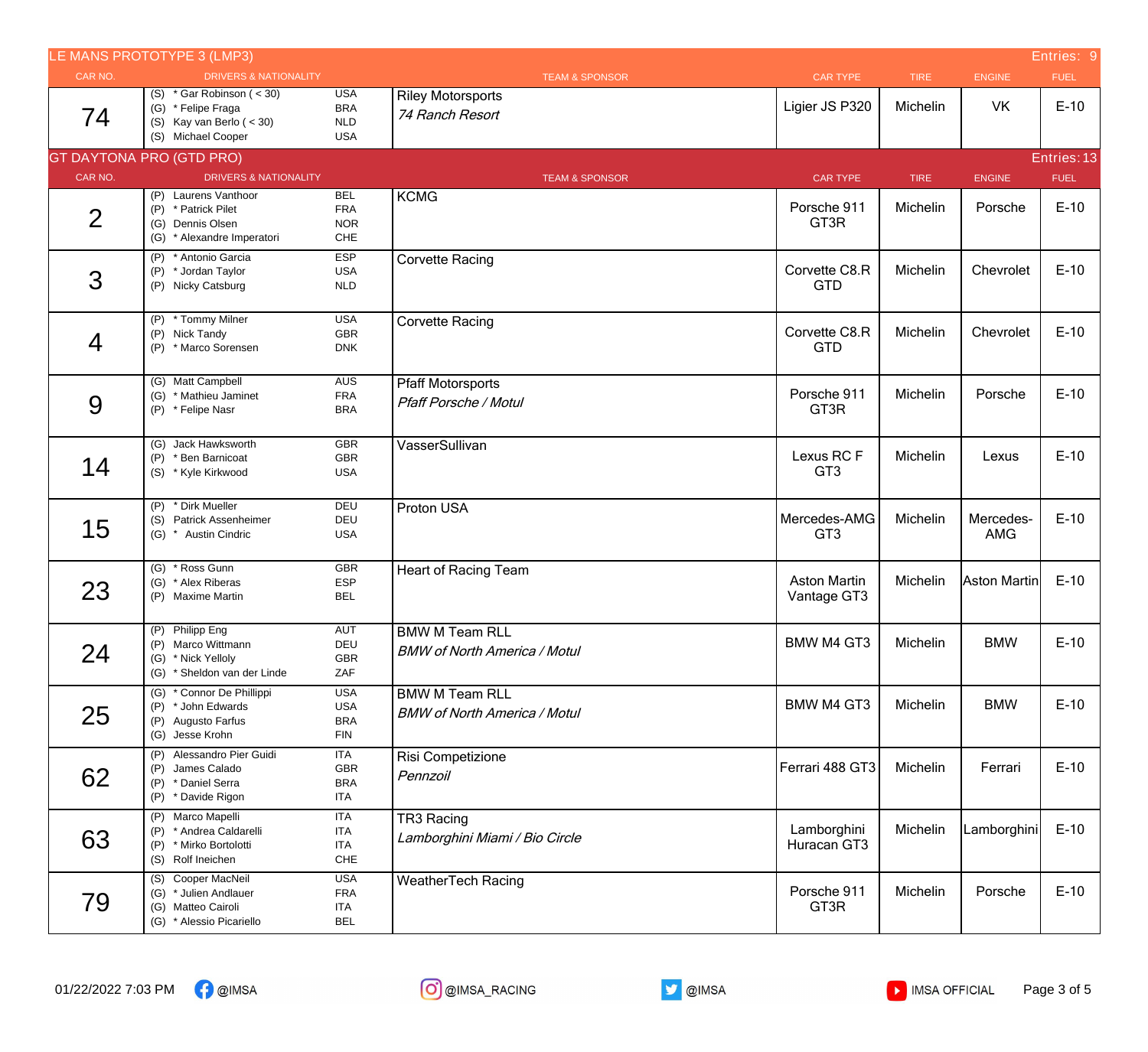|                         | <b>GT DAYTONA PRO (GTD PRO)</b>                                                                       |                                                      |                                                                                                |                                    |             |                         | Entries: 13 |
|-------------------------|-------------------------------------------------------------------------------------------------------|------------------------------------------------------|------------------------------------------------------------------------------------------------|------------------------------------|-------------|-------------------------|-------------|
| CAR NO.                 | <b>DRIVERS &amp; NATIONALITY</b>                                                                      |                                                      | <b>TEAM &amp; SPONSOR</b>                                                                      | <b>CAR TYPE</b>                    | <b>TIRE</b> | <b>ENGINE</b>           | <b>FUEL</b> |
| 97                      | (S) Cooper MacNeil<br>(P) Daniel Juncadella<br>* Maro Engel<br>(P)<br>(P) * Jules Gounon              | <b>USA</b><br><b>ESP</b><br>DEU<br><b>FRA</b>        | <b>WeatherTech Racing</b>                                                                      | Mercedes-AMG<br>GT <sub>3</sub>    | Michelin    | Mercedes-<br><b>AMG</b> | $E-10$      |
| <b>GT DAYTONA (GTD)</b> |                                                                                                       |                                                      |                                                                                                |                                    |             |                         | Entries: 22 |
| CAR NO.                 | <b>DRIVERS &amp; NATIONALITY</b>                                                                      |                                                      | <b>TEAM &amp; SPONSOR</b>                                                                      | <b>CAR TYPE</b>                    | <b>TIRE</b> | <b>ENGINE</b>           | <b>FUEL</b> |
| 12                      | (S) * Frankie Montecalvo<br>(G) Aaron Telitz<br><b>Richard Heistand</b><br>(B)<br>(G) * Townsend Bell | <b>USA</b><br><b>USA</b><br><b>USA</b><br><b>USA</b> | VasserSullivan                                                                                 | Lexus RCF<br>GT <sub>3</sub>       | Michelin    | Lexus                   | $E-10$      |
| 16                      | (B) * Ryan Hardwick<br>(S) Zacharie Robichon<br>(G) * Jan Heylen<br>(P) Richard Lietz                 | <b>USA</b><br>CAN<br><b>BEL</b><br><b>AUT</b>        | Wright Motorsports<br>1st Phorm/ Mountain Motorsports / Una Vida Tequila                       | Porsche 911<br>GT3R                | Michelin    | Porsche                 | $E-10$      |
| 19                      | (B) Bill Sweedler<br>(B) * John Megrue<br>(G) Giacomo Altoe<br>(G) * Jeff Segal                       | <b>USA</b><br><b>USA</b><br><b>ITA</b><br><b>USA</b> | TR3 Racing<br>Piloti                                                                           | Lamborghini<br>Huracan GT3         | Michelin    | Lamborghini             | $E-10$      |
| 21                      | Simon Mann<br>(S)<br>(B) * Luis Perez Companc<br>(G) Nicklas Nielsen<br>(P) * Toni Vilander           | <b>USA</b><br>ARG<br><b>DNK</b><br><b>FIN</b>        | AF CORSE                                                                                       | Ferrari 488 GT3                    | Michelin    | Ferrari                 | $E-10$      |
| 27                      | (S) * Roman De Angelis<br>(S) lan James<br>(G) Darren Turner<br>(G) * Tom Gamble                      | CAN<br><b>USA</b><br>GBR<br>GBR                      | <b>Heart of Racing Team</b>                                                                    | <b>Aston Martin</b><br>Vantage GT3 | Michelin    | Aston Martin            | $E-10$      |
| 28                      | * Michael de Quesada<br>(S)<br>(S) Daniel Morad<br>(G) * Linus Lundqvist<br>(P) Maximilian Goetz      | <b>USA</b><br>CAN<br>SWE<br>DEU                      | Alegra Motorsports<br>Navisec Cyber Security / Huski Chocolate                                 | Mercedes-AMG<br>GT <sub>3</sub>    | Michelin    | Mercedes-<br><b>AMG</b> | $E-10$      |
| 32                      | (S) * Mike Skeen<br>* Guy Cosmo<br>(S)<br>Stevan McAleer<br>(S)<br><b>Scott Andrews</b><br>(G)        | <b>USA</b><br><b>USA</b><br>GBR<br>AUS               | <b>Gilbert Korthoff Motorsports</b><br>Performance Driving Group                               | Mercedes-AMG<br>GT <sub>3</sub>    | Michelin    | Mercedes-<br><b>AMG</b> | $E-10$      |
| 34                      | (B) * Kyle Washington<br>(B) James Sofronas<br>(G) Jeroen Bleekemolen<br>(G) * Klaus Bachler          | <b>USA</b><br><b>USA</b><br><b>NLD</b><br>AUT        | <b>GMG Racing</b><br>MOVO / Eboost / BN3TH / Centr / Seaspan / Troy Lee Designs                | Porsche 911<br>GT3R                | Michelin    | Porsche                 | $E-10$      |
| 39                      | (S) * Robert Megennis<br>(S) Corey Lewis<br>(G) * Sandy Mitchell<br>(G) Jeff Westphal                 | <b>USA</b><br><b>USA</b><br>GBR<br><b>USA</b>        | CarBahn with Peregrine Racing<br>Accel / Menlo / SailPoint / DataRobot / Palantir / Optimizely | Lamborghini<br>Huracan GT3         | Michelin    | Lamborghini             | $E-10$      |
| 42                      | (B) * Don Yount<br>* Benja Hites<br>(S)<br>(S) Jaden Conwright<br>(G) Markus Palttala                 | <b>USA</b><br>CHL<br><b>USA</b><br><b>FIN</b>        | NTE Sport<br>Southwest Funding, Gas Monkey Garage, Dropup, Fuquette                            | Lamborghini<br>Huracan GT3         | Michelin    | Lamborghini             | $E-10$      |
| 44                      | (B) * John Potter<br>(G) * Andy Lally<br>(S) Spencer Pumpelly<br>(P) Jonathan Adam                    | <b>USA</b><br><b>USA</b><br><b>USA</b><br>GBR        | Magnus Racing                                                                                  | <b>Aston Martin</b><br>Vantage GT3 | Michelin    | Aston Martin            | $E-10$      |
| 47                      | (B) * Roberto Lacorte<br>(S) Giorgio Sernagiotto<br>(P) Antonio Fuoco<br>(G) * Alessio Rovera         | ITA<br><b>ITA</b><br><b>ITA</b><br>ITA               | Cetilar Racing<br>cetilar                                                                      | Ferrari 488 GT3                    | Michelin    | Ferrari                 | $E-10$      |